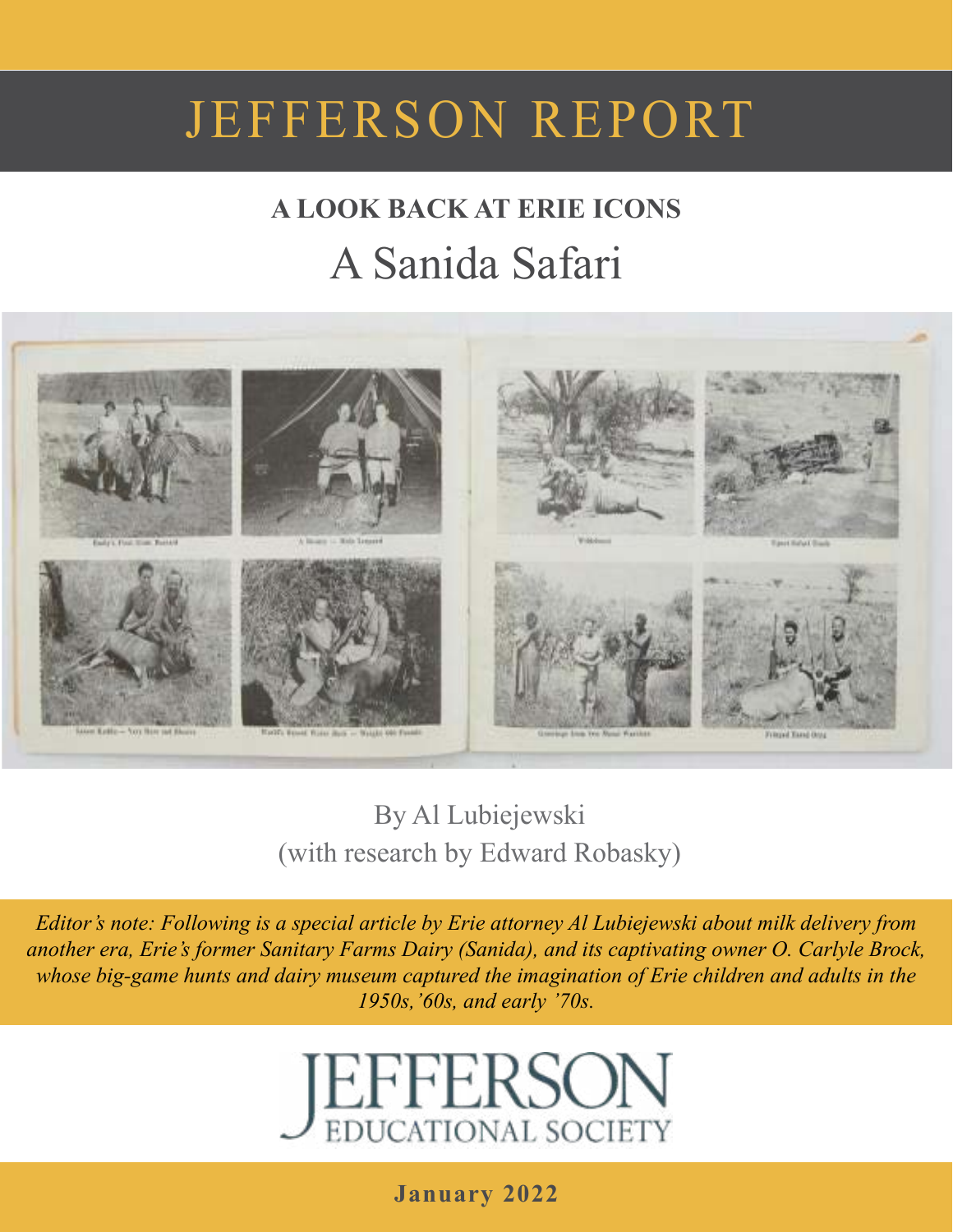Back in the 1950s while I was attending St. Stanislaus Grade School at East 12th and Wallace streets in Erie, Pennsylvania, I lived with my parents at 540 East 19th Street. The neighborhood was a hub of commercial activity that included a laundry, a slaughterhouse, a railroad, a plastics factory, a cement works, a seed store, WJET Radio, and a dairy. More about that dairy later.

Our home had been trucked to our lot by two sisters who apparently loved their house but not necessarily its original location. I once had a local newspaper photo that showed it proudly riding like a queen on the back of a flatbed down Erie streets en route to its new site. I guess ours was like an ancient version of those pre-fab houses that you sometimes see rambling across Interstate 90.

Our morning wake-up call didn't come from an alarm clock but rather from a bevy of clanking milk bottles being loaded by the delivery men onto the Sanitary Farms Dairy trucks parked directly behind our house. Milk at that time was normally not purchased at stores but rather was brought to your doorstep by dairy truck drivers who dropped the quart bottles in company-issued metal boxes on which the dairy's name was emblazoned. Before you drank it, though, you had to shake the bottle vigorously to blend the cream on top (remember, "the cream always rises to the top") with the white emaciated liquid on the bottom. That bottom-dwelling watery fluid was probably equivalent to today's skim milk, and, although that's what my family exclusively drinks today, as a kid I would retch whenever, due to occasional unmotivated shaking, I got a lick of it.

The Sanitary Farms Dairy began life in 1879 as the Tarbell Dairy when home delivery of milk was done by horse and wagon from which the liquid was ladled from a dairy can into the customer's container. Tarbell later became Ander-Jon Dairy. It then relocated to 424 Cherry Street, where in 1934 it birthed Sanitary Farms Dairy. At that time, it had only two customer routes and employed just a handful of people.

But, by its 40th anniversary in 1966, the operation occupied nearly the entire northern side of the block at 521 East 18th Street, had more than 200 employees, serviced more than 50 routes serving more than 15,000 homes and 350 wholesale stores, and sold more than a million pounds of milk a month. [1]

For me, life near Sanida's (the name everyone used for the dairy) had its perks. Among them was its retail outlet, which served ice cream, milkshakes, sundaes, banana splits, regular and cherry cokes, root beer floats, orange drink, and lemonade. As a result, my brother Rich, myself, and my friends (the Robasky boys, Eddie, Lenny, and Ray) loved to go there, especially after Sunday Lenten services at St. Stan's.

As kids, we found those services taxing, which were called Gorzkie Zale, meaning "Bitter Lamentations," a Catholic devotion containing many hymns that developed in Poland in the 18th century. They were meant to recount the suffering of Christ during the passion. But we, in turn, rather selfishly, I admit, felt mainly our own discomfort. First off, we didn't understand the Polish language used exclusively during that lengthy Sunday service. Of course, we were required to learn the hymns phonetically, but, given a choice, we would have preferred singing the equally unintelligible "Hound Dog" with Elvis rather than drone those somber hymns.

To young brats, the service seemed interminable, the songs and the prayers were cryptic, we knelt until our knees buckled, we had to go back to church a second time that Sunday, we had to dress up and comb our hair, and we missed playing outside on a Sunday afternoon when all the other non-St. Stan's kids were sledding, having snowball fights, or, if the weather was right, playing dodge ball or football. After all, how many Sundays are there during your tweens?

However, and this is a big however, when we were turned loose from church, it seemed like the entire St. Stan's student body of about 1,200 kids stampeded to Sanida's, each with at least a quarter in his or her pocket. Soon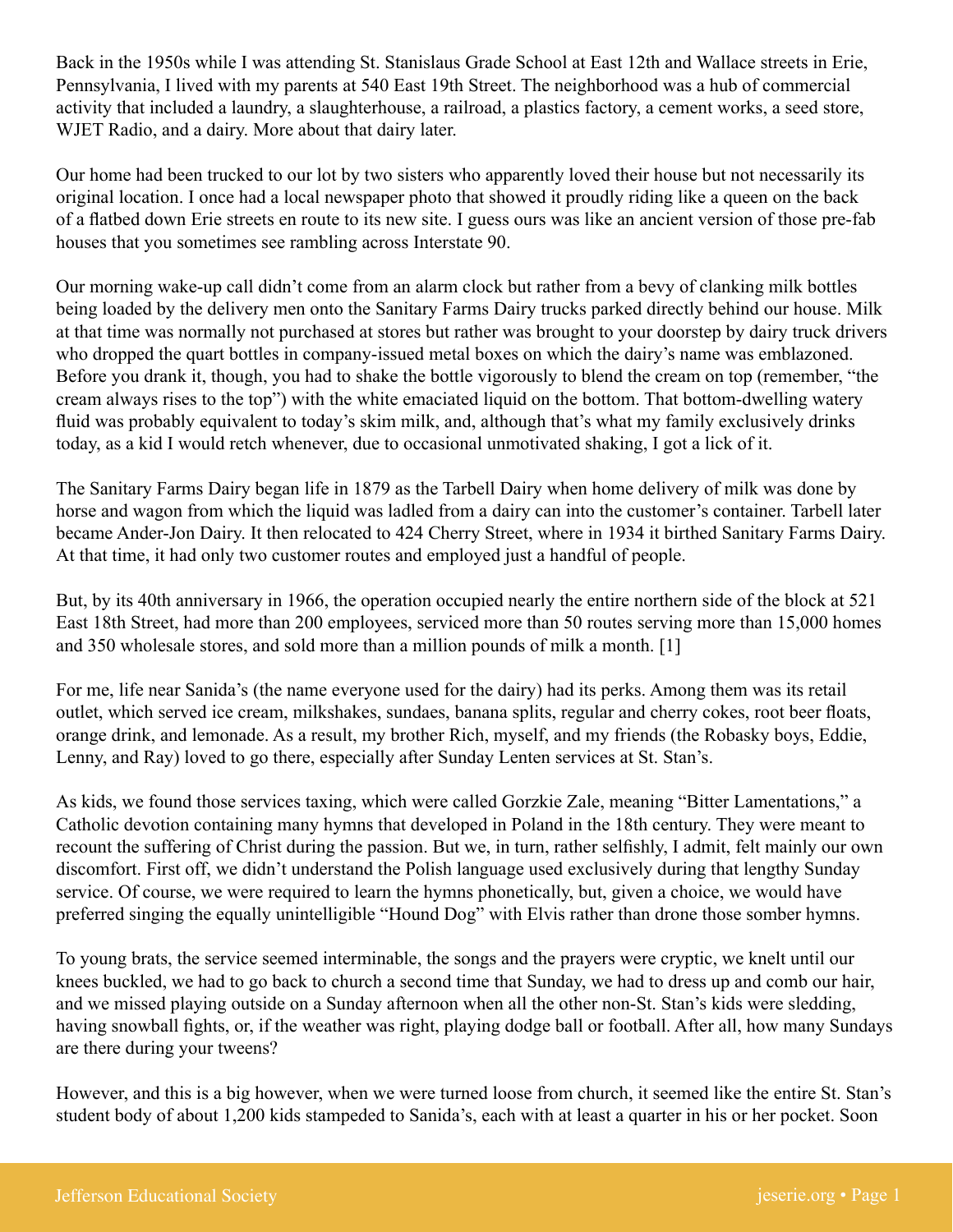after we arrived, the afternoon devolved into a drunken orgy, except with soda pop. Fizzy drinks washed over students' prayer books and chocolate ice cream coated their rosaries. And kids who hated each other at school were seen embracing (note to self: send cases of Coke and mountains of sherbet to the U.S. Congress).

Ed Robasky recalls kids gleefully dunking in their Cokes onto the ends of the paper sleeves that covered their straws then blowing on them to launch the syrupy messes to the ceiling, where they stuck like a swarm of stalactites.

While reeling from our Sanida sugar highs, someone excitedly shouted, as we feasted like acolytes of Caligula, that there were wild animals lurking upstairs. Laughing and snorting and not believing a word of it, we, of course, immediately rushed up the stairs to shockingly find a garden of taxidermy delights, including huge bears, tigers, lions, giraffes, and other wild animals.

Thousands of other kids must have had the same experience judging by the advertising that appeared in the Erie Times-News over the years. For example, the Times on March 8, 1966 ran this promo: "You're Invited ... Visit the Brock Museum, 521 East 18th St. One of the most extensive private collections of wild game trophies assembled anywhere on the American continent. School groups especially welcome. Hours: Monday thru Saturday 9 a.m. to 4:30 p.m. - Closed Sunday."

Considering that last sentence, we either flashed special Sunday Lenten passes issued by the nuns, or the crush of the kiddie crowd rushing the stairs destroyed the barricades.

When I mounted the stairs and entered the display, the first animal I spied scared the bejesus out of me. It was a formerly one-ton Kodiak brown bear that was as big as a mountain who reared up on his hind legs flashing claws dwarfing those of our current superhero, Wolverine. This creature was bagged in 1946 off Grand Lake on the Aleutian Peninsula in Alaska, and, for quite some time, was the largest bear ever taken in North America, according to the American Museum of Natural History. Standing on its hind legs, the bear was 11 feet tall and was twice the size of the well-known American grizzly bear. [2]

As I explored further, I saw tiger skins draped over metal frames, zebra pelts affixed to the wall, and gazelles, moose, cheetahs, lions, leopards, giraffes, bears, reindeer, and water buffalo all communing with each other with blank stares. You'll see some of these animals in photographs run in the Erie Times included in this article.

You see, being from the city, I had little contact with wild animals except those few I sometimes saw behind the glass at the Erie Zoo or noticed pictured in National Geographic magazine. So, when finally exposed to a slew of exotic ones in Sanida's sanctuary, I felt magically transported to the African plains and the Indian jungle, watching them grazing or hunting in all their animated glory.

I soon surmised that all these alien and awesome creatures unfortunately crossed paths with someone with a rather bulbous rifle. I didn't know at the time who that sharpshooter was but rumor had it to be Sanida's owner, O. Carlyle Brock. But I had my doubts. After all, how could a guy who made kids so deliriously happy with barrels of butterfat be a threat to animals that posed no danger to us Erie tykes?

So, as a snotty kid, I faced an adult's dilemma that challenged my black-and-white view of the world. Although I was seriously awed by the display, I still wondered who could be so cruel as to shoot such beautiful animals simply for the pleasure of displaying their corpses in his attic? Should I be awed or saddened? Although I quickly chose the former, I didn't realize at the time I could be both.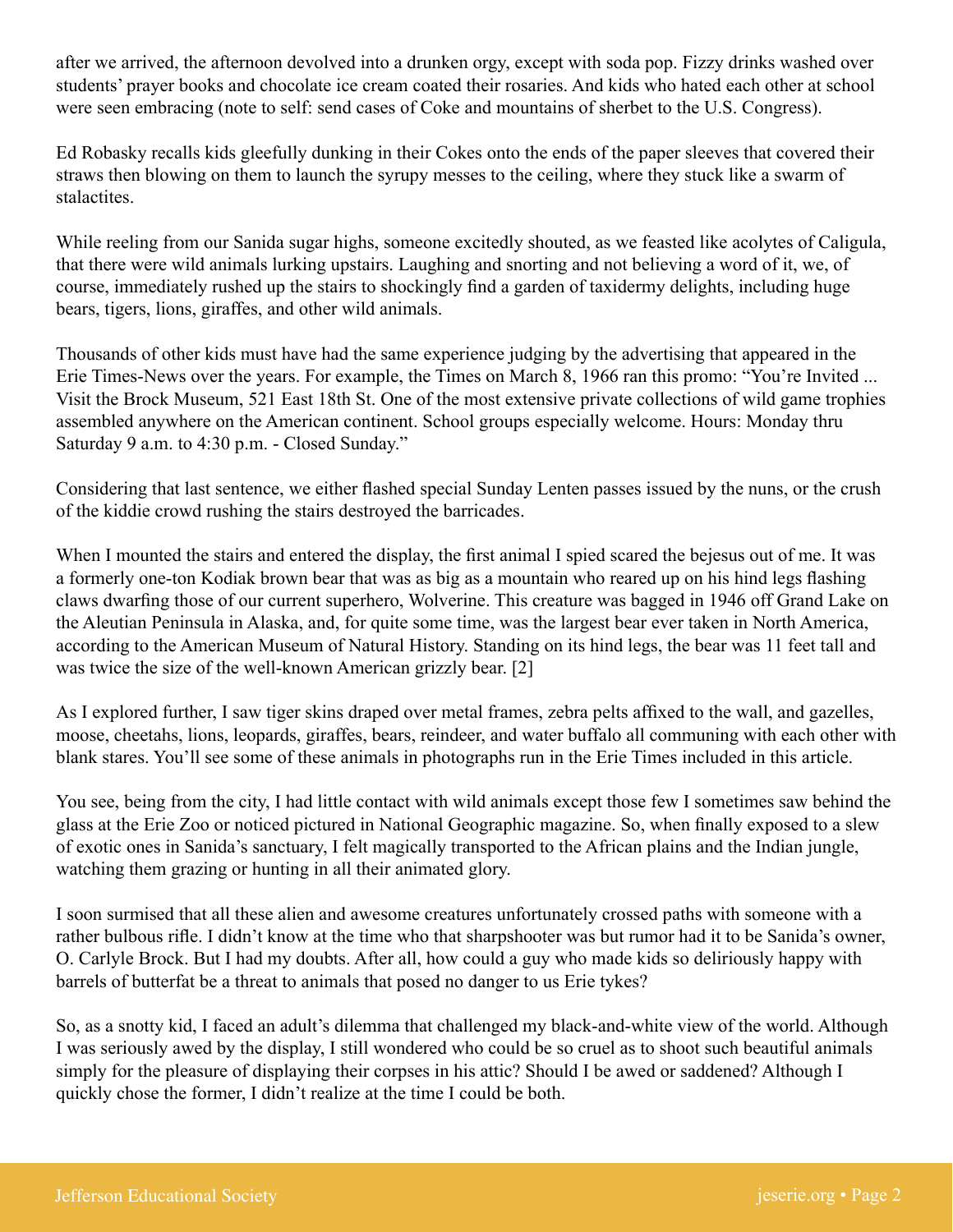However, while doing some research recently, I finally confirmed the shooter's identity. That confirmation came in a federal tax case in which Brock and his wife requested a deduction, as a dairy advertising expense, for the costs of the safari that harvested some of those animals. The opinion, written by Judge J. Edgar Murdock of the U.S. Tax Court, who seemed to share a juvenile fascination with big game hunters, found mainly in favor of the Brocks. I quote it below exactly, except for a few edits of extraneous matters and legal citations.

"Sanitary Farms Dairy, Inc. was organized under the laws of Pennsylvania in 1934. (Part owners) O. Carlyle Brock and Emily A. Brock (were) husband and wife.

"The outstanding stock of the Dairy at the beginning of 1950 consisted of 5,531 shares, of which O. Carlyle Brock owned 3,608 shares; his wife owned 408 shares; his father and mother owned 460 shares; his son Omar C. Brock owned 400 shares; and his daughter Carolyn owned 400 shares. The remaining 255 shares were owned by 26 employees, none of whom was related to the Brocks. Brock was president, treasurer, and a director of the Dairy. His wife was a director. There were 5 other directors, 2 of whom were also officers but none of whom was related to the Brocks.



"Brock was born on Jan. 10, 1900 in Glen Sutton, Monteregie, Quebec, Canada, and was raised in Canada, where he learned to fish and hunt. He was trained and experienced in the milk business and built up the business of the Dairy to be the largest in Erie. The Dairy purchases milk, processes some of it, and distributes milk and milk products, including butter and ice cream, throughout Erie, Pennsylvania, and the surrounding territory."

Brock began an advertising practice in 1938 of inviting wholesale customers and prospective customers to the plant where he and his wife served them dinners of game, which he had shot at various places on the North American continent. Later, groups such as associations and clubs were invited. Those dinners became so frequent and so large that Brock sent out other employees of the Dairy to assist in killing game for the purpose of the dinners. Motion pictures taken of the hunts were shown at the dinners. The expenses of the dinners were borne by the Dairy.

Some of the mounted heads and cured skins of the game killed for meat for the dinners were assembled in a room in the plant, which gradually became a museum for the display of such trophies. The public was invited to see the museum and the plant. A guide was in attendance. The museum attracted groups from the local schools, clubs, and other organizations to the plant, and the Dairy made use of such visits to bring its products to the attention of the visitors as a part of its method of advertising. Many thousands of people have visited the museum.

The advertising manager of the Dairy called to Brock's attention in 1948 or 1949 the publicity which had been given to an individual from a nearby city who had gone to Africa on a brief big game hunting expedition. Discussions ensued involving the advertising *O. Carlyle Brock* manager, Brock, and others in the employ of the Dairy as well as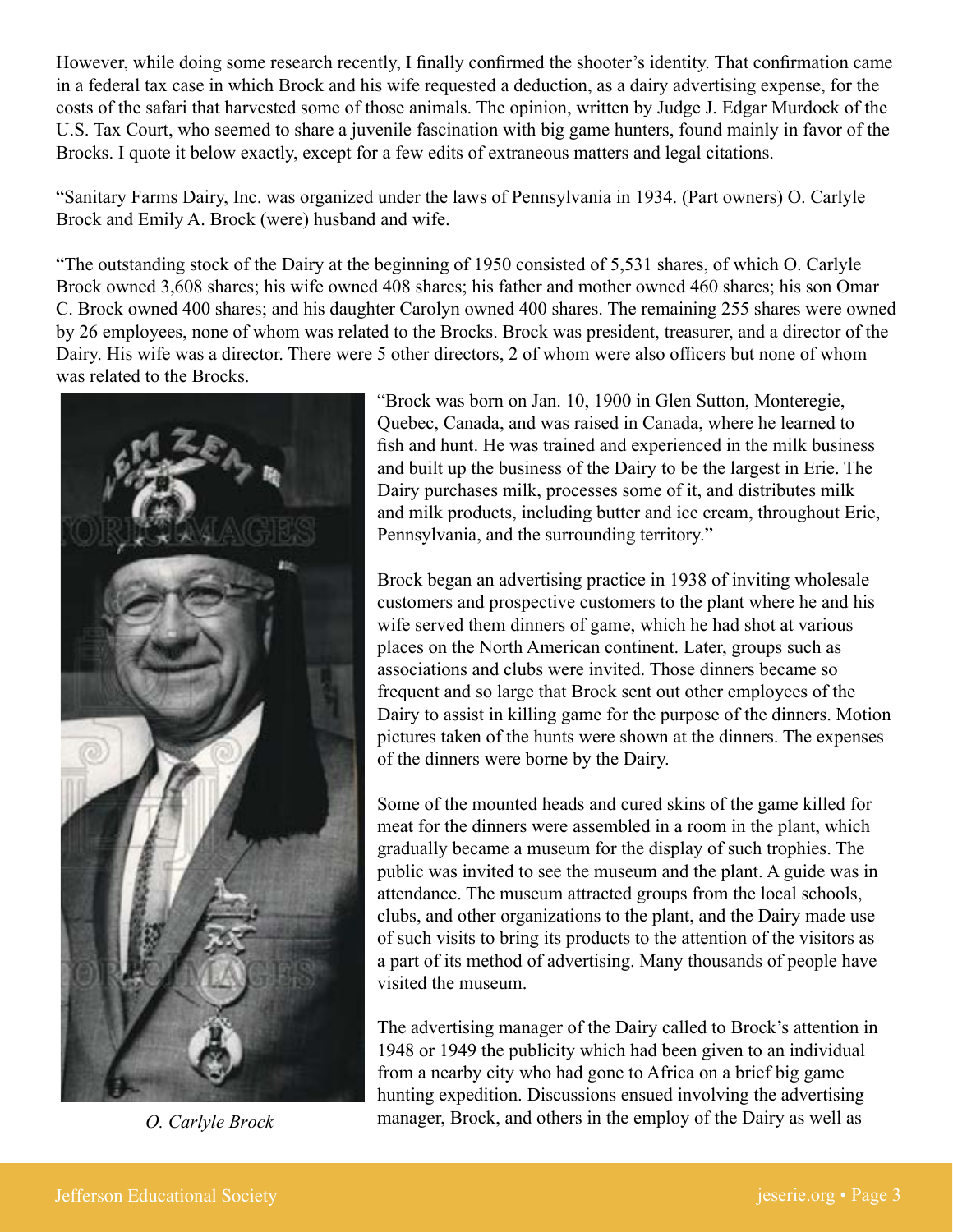a representative of an outside advertising agency and the board of directors. The decision was reached that it would be good advertising for the Dairy to send Brock and his wife, both experienced hunters, to Africa on an extended big game hunting expedition during which they would obtain additional specimens for the museum, write letters for publication during the period of the trip, and take motion pictures of the expedition which could later be shown to audiences throughout the area served by the Dairy.

Plans for the trip were made in 1949 and early 1950 and carried out in 1950. Brock and his wife flew to Africa by way of London, Paris, and Rome, stopping briefly and taking motion pictures in each city. They left Erie on May 28 and returned in November. They and the Dairy received considerable publicity when they left and when they returned. They wrote letters and took still and motion pictures during the course of their trip. The letters and still pictures, when received in Erie, were given as much publicity as possible, not only in a publication of the Dairy but also in local newspapers.

As the synopsis read, "the Brocks killed in Africa and eventually displayed in the museum many animals, always taking extra time, where necessary, to get the finest specimens available. For example, they refrained from killing any elephants except so-called 'hundred pounders,' which meant that each tusk of the animal weighed at least 100 pounds. The Dairy gave two leopards and a tiger, brought back alive, to the Erie Zoo and conducted a 'Name-the-Tiger' contest through the Erie newspapers."

Emily Brock edited the films after the completion of the trip, and the Dairy began showing the films in auditoriums throughout the Erie district early in 1951. Brock explained the films as they were shown by Emily. He invited the audience to visit the museum. A showing would last more than two hours.

Every person in each audience had to have a ticket. Tickets were distributed free by drivers on retail routes to their customers and to others who might be prospective customers. Persons in the vicinity where it was proposed to show the films would be advised by handbills and otherwise that they could obtain free tickets by contacting one of the drivers or by a call to the office of the Dairy, in which latter case the tickets would be delivered by the driver who would make personal contact with the recipient. About 180,000 tickets were distributed, and most of them were used.

The Dairy later prepared and distributed a pamphlet containing pictures and descriptive matter pertaining to the safari. The name of the Dairy was prominent in all publicity obtained as a result of the safari.

Expenses of the African trip in the amount of \$16,818.16 were paid by the Dairy in 1950. The value to the Dairy of the advertising obtained as a result of the trip, the showing of the films and, in later years, the display of the trophies in the museum was far in excess of the entire cost of the expedition.

The Dairy, on its return for 1950, claimed as a part of its advertising expenses \$16,818.16 of the amount paid in that year as expenses of the African safari.



*Pamphlet*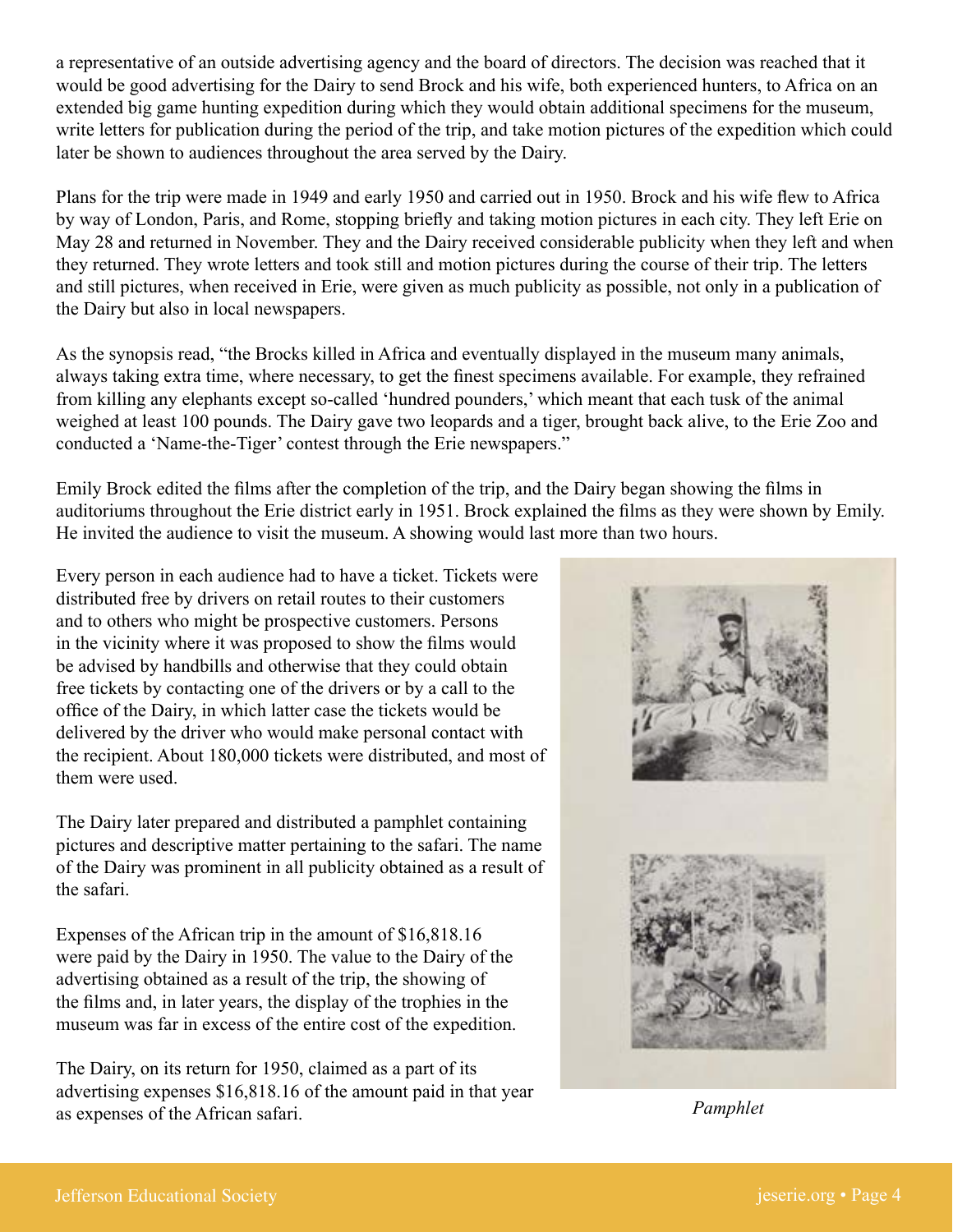The cost of a big game hunt in Africa does not sound like an ordinary and necessary expense of a dairy business in Erie, Pennsylvania, but the evidence in this case shows clearly that it was and was so intended. It provided extremely good advertising at a relatively low cost. The planning of the trip, the departure, news of the progress of the hunt, the return of the hunters, and the presentation and naming of the live animals was reported free by the newspapers as news, to the advantage of the Dairy, which was recognized throughout as the sponsor. An advertising agent expressed it as follows: "To a newspaper looking for copy, a big game hunter would get top billing. It appeals to the imagination. There is a little bit of the hunter in all of us, a little of the adventurer, I should say, a little hunting for adventure. When that big game hunter is a prominent member of the newspaper's community, taking a very active and prominent part in the business, civic, fraternal life of the community, then his desirability as copy has increased considerably. It is my opinion that Mr. and Mrs. Brock fill that requirement admirably."

The films were exploited successfully by the Dairy. Credit was given to it at each showing. "The people were invited and greeted as customers and friends of the Dairy. The film was presented to them as a dividend for their goodwill and their patronage. The Brocks [there in person] were presented as executive officers of the Dairy." "Any facility that can hold the attention of an audience for an hour and a half, to two hours, sometimes three, and impress them favorably [with] the product and the makers of that product, is a highly valuable advertising property." The quotes are from the testimony of the advertising agent who favored the trip and introduced the Brocks at the showing of the films. The trophies came into the museum in later years, because it took time to process, ship, and mount them, but when they arrived, they too provided good advertising for the Dairy. Costs incident to the preparation, shipping, and mounting of the trophies were paid in later years and are not involved herein.

The evidence shows that advertising of equal value to that here involved could not have been obtained for the same amount of money in any more normal way.

The portion of the cost of the safari accrued and paid in 1950 was deductible in whole in that year as a relatively small part of the advertising program carried on by the Dairy.

"No part of that cost is taxable to the Brocks as personal travel and pleasure expense of theirs. They admittedly enjoyed hunting, but enjoyment of one's work does not make that work a mere personal hobby or the cost of a hunting trip income to the hunter. There is evidence that this trip represented hard work on the part of the Brocks, undertaken for the benefit of the Dairy, rather than as frolic of their own."

Judge Murdoch seems to imply that the animals should have been honored to be part of the Brocks' cadaver zoo. Playing the devil's advocate, I seriously doubt it. Interestingly, according to the Judge, it was more than just the thrill of the hunt that doomed these animals, it was mostly business, the animals simply being a PR tool.

An article in the Erie Times, dated Nov. 15, 1950, seems to further detail Brock's East Africa expedition that was the subject of the litigation. The trip in question lasted four and a half months during which time Brock killed 41 different species of animals including six elephants, four rhinos, five lions, five cheetahs, two leopards, and four buffalo, for a total of 139 trophies. A trophy was defined by Brock as any animal worthy of mounting.

In March 1960, Brock ran a couple of articles in the Sunday Erie Times-News detailing a hunt in India where he sought trophies among the blackbuck, being the Indian antelope and the chincara, the Indian gazelle. He rued shooting one of the animals in the head with his .300 magnum because it ruined its chances as a trophy. In explanation of the gaffe, he said, "Unhappily, the .300 is too heavy a rifle for this type of shooting, but the breaking of the (gun)stock in shipping (to India) of my new custom built .280 left me no alternative." [3]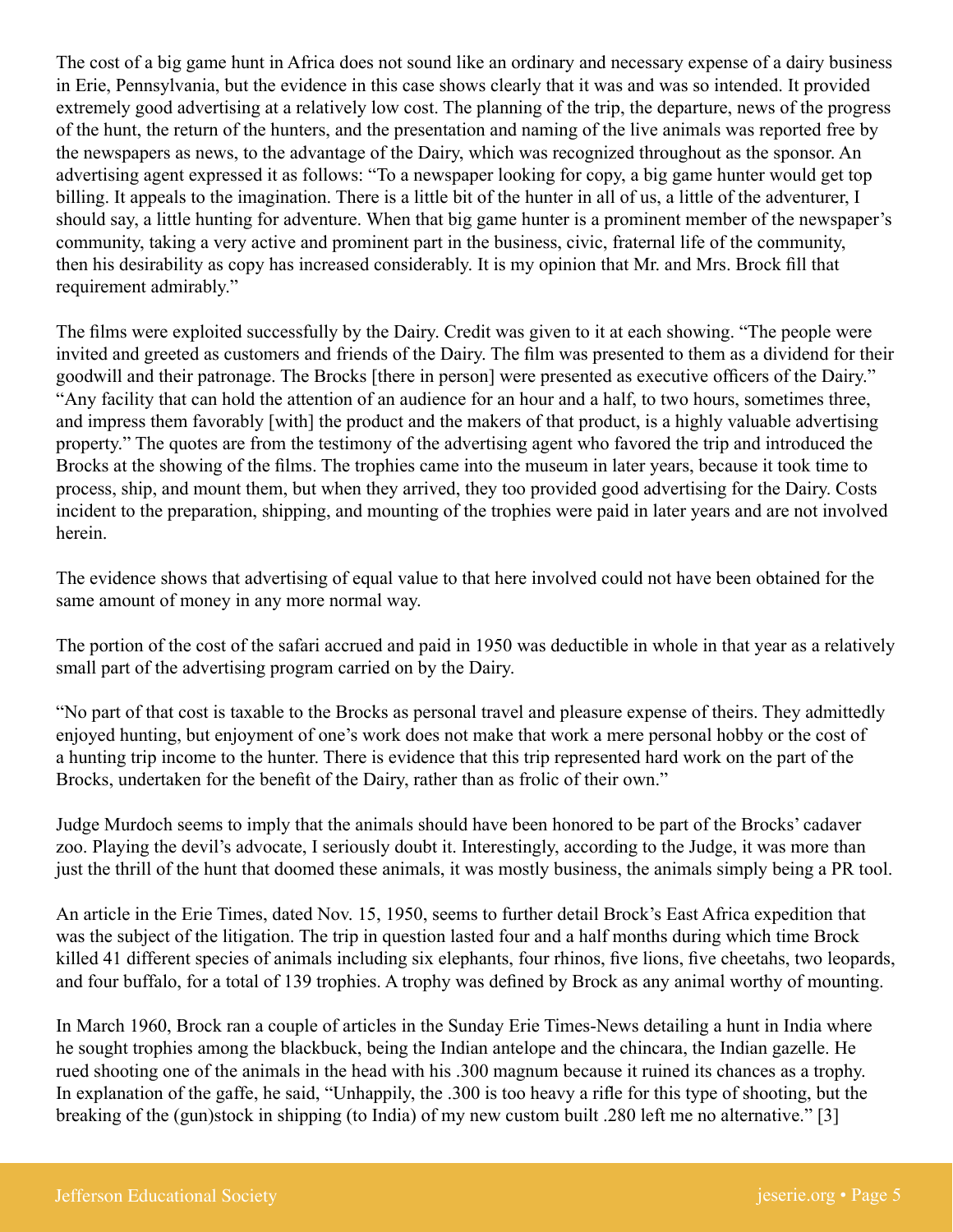As mentioned in the Erie Times-News article above, Brock tape recorded his articles (there were more than the two above) while on the hunt and mailed the tapes to the newspaper, where they were transcribed for publication.



*1956 Brock Book Cover*

In another of Brock's pieces, appearing on page 54 of the Erie Times of March 13, 1960, he recounts stalking one night the famous maneating tiger of Kutru, India. Unbeknownst to Brock, the beast had already been felled earlier that day by two well-placed bullets fired by a memsahib (a white foreign woman of high social status living in India, being the wife of a British official) named Emily. Nevertheless, while the natives celebrated the death of the man-eater, Brock, who somehow acquired the corpse, enlisted two natives to skin it, ostensibly for his Sanida collection.

In an ad in the January 28, 1961 edition of the Erie Times, page 7, then-Gannon College touted a February lecture Brock was scheduled to give that included a tour of Brock's "magnificent hunt specimens" that were currently on display in the window of the Lake Shore Visitor at the Erie Commerce Building at 12th and State streets.

During the 1950s, Brock privately published a now out-of-print tome collecting photos taken on his 1950 and 1952 safaris. An online description of the book states: "Lengthy safari through Kenya and Somalia, buffalo, lion, kudu & antelope. Lots of photos, not much text. Privately printed." That book's cover is pictured with this article.

In addition, while on Safari, Brock wrote daily

letters to his wife, Emily, which were collected in several pamphlets published by Sanida Dairy for distribution to customers and for use by teachers. These pamphlets were fleshed out by photographs. You can see at this image that came from the internet website for New York's Duncan Auction House, which recently offered several of these Brock pamphlets for bid. [4]

I realize, though, that modern views of hunting for sport may tarnish the golden reputation Brock enjoyed more than a half-century ago. But admittedly, it may be unfair to judge him by current standards. In his day he was a dashing hero to most kids and, probably, to many adults who may have lived humdrum lives.

For example, George Stephens in his Erie Times article of February 1, 1953, page 52 and 53, near a photo of Brock with his Kodiak Bear trophy, gushes "that for thirty-seven years one of Erie's native sons has traversed the globe on numerous occasions but always in the quest of such killers as lions, leopards, and tigers." At least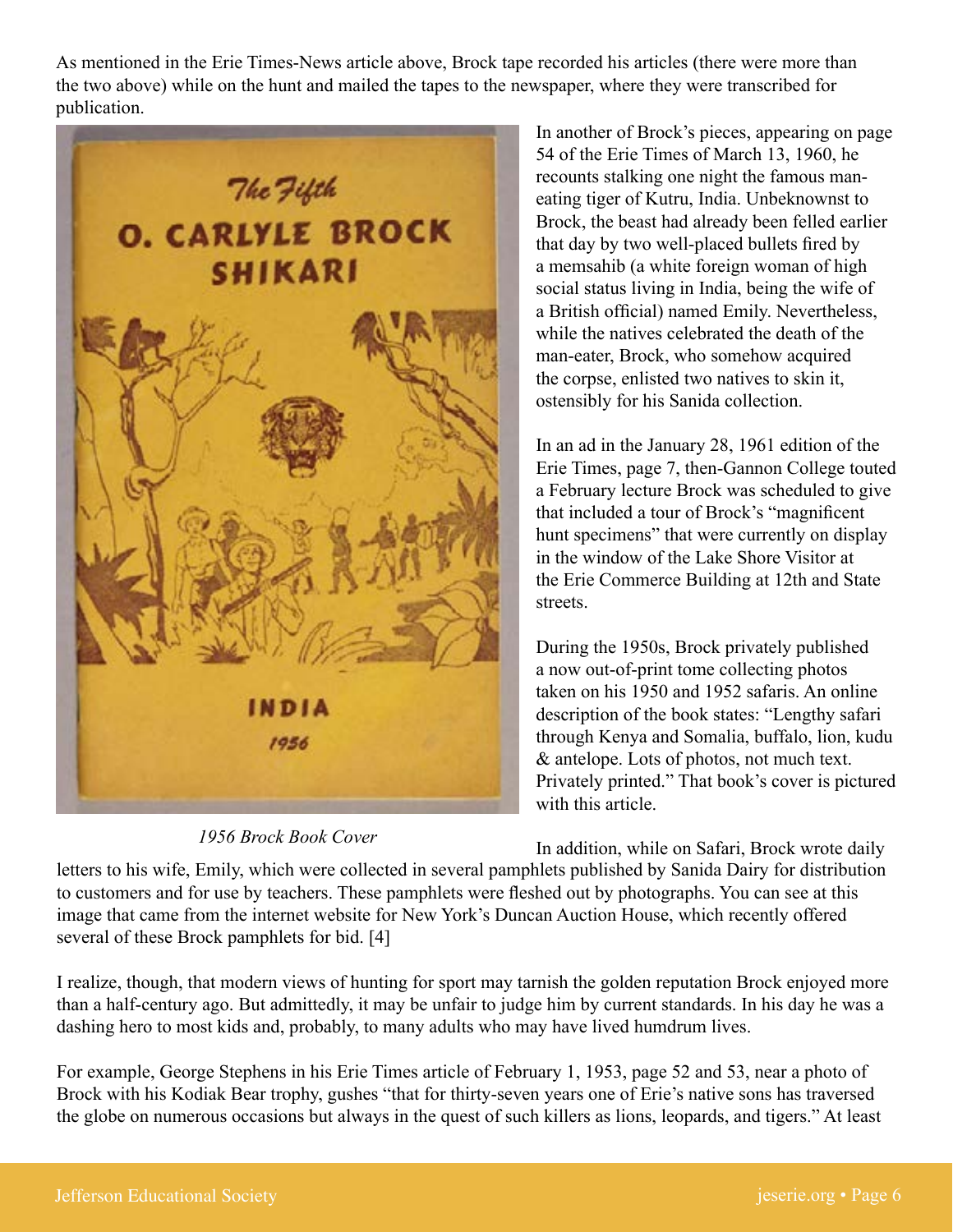three more photos accompany the article showing Brock standing over his kills of a lion, water buffalo, and elephant. Unfortunately, most of the newspaper photos are not of a high resolution necessary for reproduction here.

The piece continues: "According to Brock, who has been hunting for the past 37 years, a European would find it difficult nowadays to make a living purely on hunting."

"In those good old days,' (Brock) said, "a hunter might kill dozens of elephants a day and become rich by selling tusks. But hunting in most parts of the world is now restricted and in some places each hunter is permitted to kill only two elephants a year."

Another photo accompanying the article shows Mrs. Brock holding a rifle and standing over a dead rhinoceros. The caption reads: "This goliath rhino charged a truck in which the Brock hunting party was riding. 'It would have easily upset our truck,' says Brock, 'so I told my wife she had better kill it.' Obligingly, Mrs. Brock aimed and fired. Result: one dead rhinoceros. 'They are extremely dangerous animals,' says Brock, because they are very temperamental and will charge anything that moves. They have poor eyesight and a very small brain at which the hunter can aim."

Reporter Stephens continues with another Brock observation. "Of all the dangerous beasts, the elephant is the least dangerous one, the Erie hunter states. Furthermore, Brock states, one cannot miss his brain shot because of the big target."

Stephens concludes with this thought. "So, one might say their latest expedition was more than successful. But then after all aren't all of Brock's hunting trips a success?"

Changing the animals and the continent, reporter Stephens says that "Brock has made seven trips to Alaska to hunt the (Alaskan brown bear). His tally sheet shows two dozen kills and while in the frozen north he also shot an equal number of grizzly bears. Brock has also killed more than 100 black bears."

Again, changing the subject, Ed Robasky, while not a big-game afficionado, worked two summers for Brock's Sanida Dairy while attending Edinboro University in the early 1960s. Ed details his job: "Inside the plant we packaged the small chocolate milk and white milk for schools, as well (as packaging) the quarts and half-gallon cartons. (At that time) the milk bottle was ancient history-collectors only. Almost all of the milk was packaged in cartons.

"We probably produced the gallon size also, but I do not remember them. On a really hot day, there was nothing better than to grab a small chocolate milk off the line and gulp it down.

"My job was filling the large six-gallon milk containers used in restaurants as well as (filling) the soft ice cream cans (containing) 6 percent and 10 percent butter fat ice cream for local ice cream stands. The cans were threegallon, five-gallon, and 10 gallons. The three-gallon cans were cardboard with a plastic inset while the five- and 10-gallon cans were steel. We sent a lot of the cans to the ice cream stand on 26th Street by the (Erie) stadium and the ice cream stand on lower Parade Street. Also, we could count on Conneaut Lake Park for a large order.

"They had a freezer that was 10 degrees or so below zero. I once had to work in there for part of the day and my white work pants froze. They had this huge fur coat near the freezer that helped keep the cold from killing you."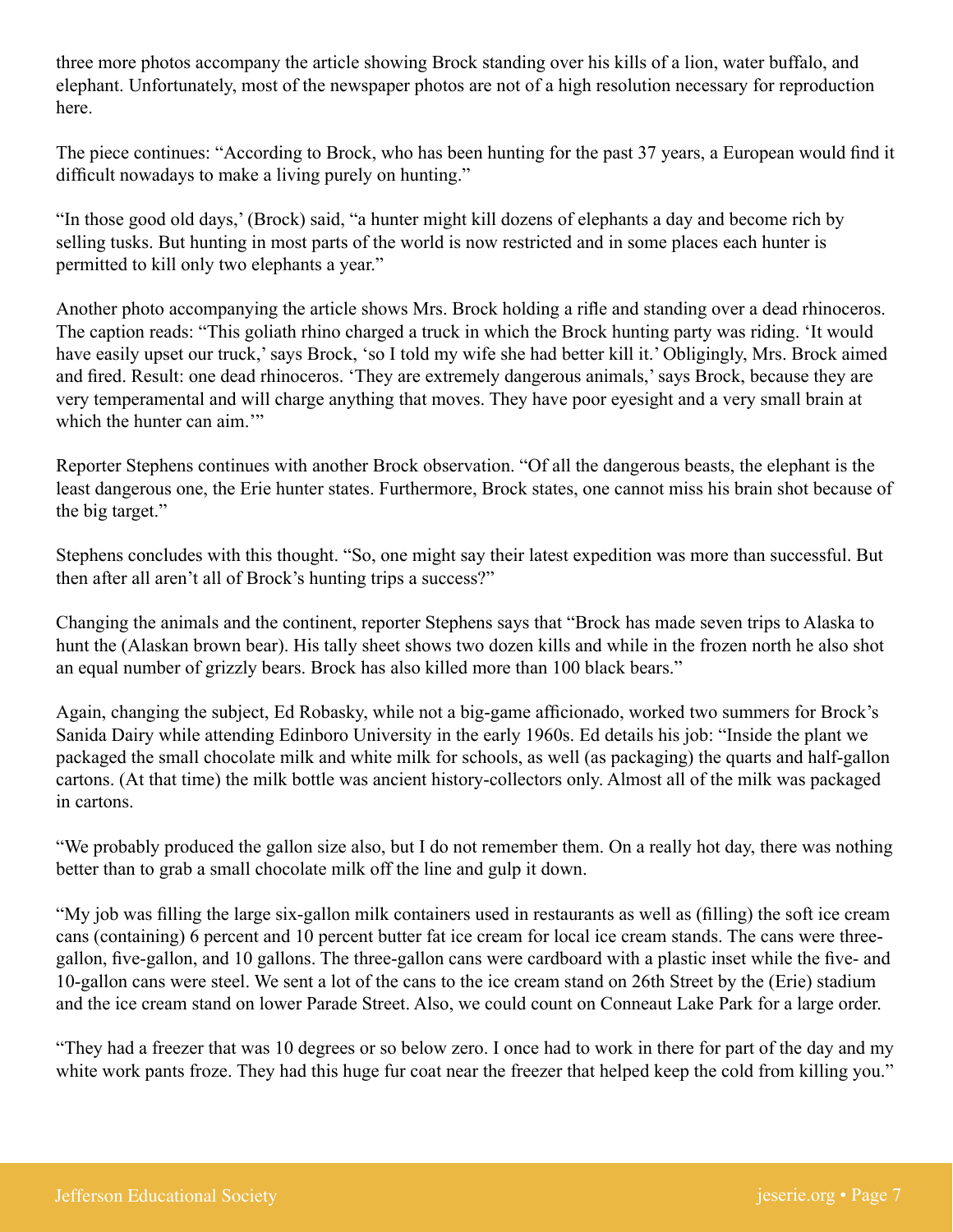Robasky's observations continued:

The longer I worked there, the less I saw ice cream being (made). While blocks of ice cream were being discontinued, ice cream (made in) Dunkirk (N.Y.) would arrive and be placed in the cooler.

To me, the dairy seemed to be heading downhill. Ice cream trucks would arrive from Dunkirk, and less and less packaged ice cream was being made (at Sanida's). Home delivery of milk and dairy products was being discontinued as milk became available at convenience stores and large supermarket chains.

The best thing about getting a job at Sanida was the pay. My gross pay for the week was around \$80. However, the guys in the plant liked me and kept giving me overtime jobs (where I earned) time and a half for hours over 40 and double pay for anything over 60 hours a week (so) I was bringing home a weekly check of over \$120. The money that I made at Sanida really helped pay the undergrad bills.

I'm not sure if I ever met O. Carlyle Brock. I know I met his son. Next to the dairy was I believe a beige or light green house. In that house was an office and a desk. On either side of the desk were two large elephant tusks. Near the door was an umbrella stand made from the foot of I believe an elephant. During my two years of working there, I visited the mounted animals and skins many times. There were so many that it was hard to remember them all. Of all the animals there, I always wondered why someone would kill a giraffe.

But what happened to those pickled beasts, where are they now, where did they safari to? Well, unfortunately, Sanitary Dairy did go bankrupt in 1974, as Ed Robasky anticipated.

In April 1975, Federal Bankruptcy Judge William Washabaugh presided over the sale of one of the company's assets, the Brock animal collection, the product of more than 20 years of Brock's safaris. Those animals, many of which proudly roamed the jungles and the African plains and the Indian forests, made their next journey on a rented truck bound for the Kulis Taxidermy Studio in Cleveland, Ohio. Kulis was the high bidder at around \$15,000 for the entire zombie zoo. He must have thought the price a steal since he already had a taker who promised him \$10,000 for eight of the ivory tusks. Kulis said he planned to sell some of the remaining trophies and use the rest to establish a wildlife museum in Bedford, Ohio. [4]

But, the Brock animals, or at least some of them, weren't done traveling yet. One horde must have so loved grazing the Erie veldt that it herded back from Ohio when given the chance. According to reporter Kevin Cuneo in the Erie Times News in May 2007, "The Findley Lake Nature Center recently purchased Don Anderson's former Yamaha building, near the Interstate 86 exit ramp. The center features several amazing collections of big-game trophies, (reportedly) including animals bagged by the late O. Carlyle Brock, which stood for years on display on the second floor of the Sanitary Dairy building at East 18th and Ash streets." [5]

Ed Robasky and I spent almost a year attempting to contact the Nature Center without success. We called frequently and left emails but never received a response. At 2021 summer's end, I called a Findley Lake Realtor on a tip and was told the center had closed its doors. The Realtor also told me that the animals displayed there belonged entirely to another local big game hunter, not to Brock. I then called the son of that local hunter who confirmed that report.

So, sadly, our Sanida Safari ends here.

The animals are gone and untraceable.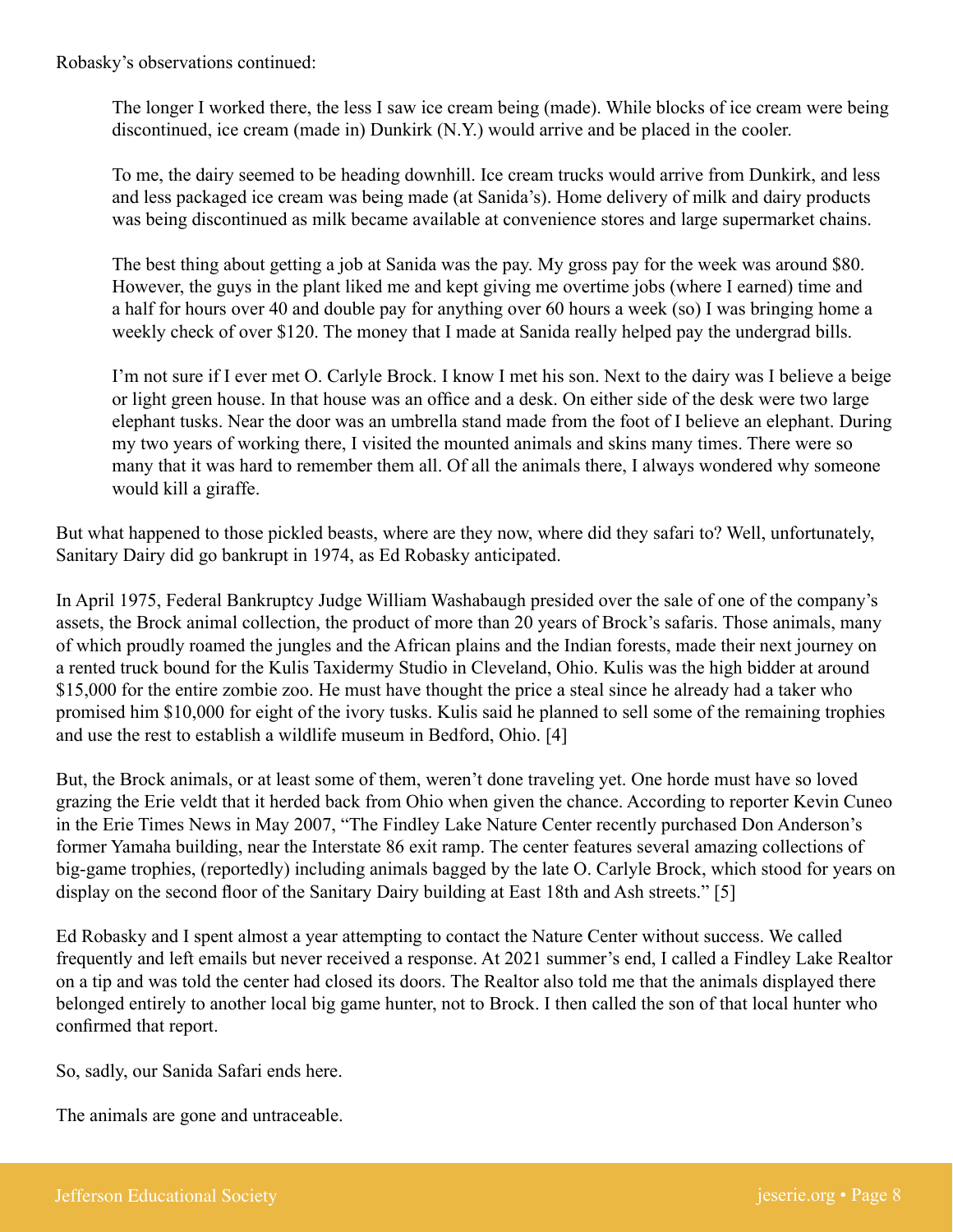The old Sanida complex has disappeared, having been replaced by another business that faces the Erie County Prison.

Our former family home still stands at 540 East 19th Street, but gone is most of the surrounding industry.

Sanida milk bottles are selling for at least \$25 on the internet and milk boxes for more than that.

But Brock, who made national news with his election in 1965 as the Imperial Potentate of the at-that-time 830,000 Shriners of North America, died in March 1987. He spent his 87 years helming a tasty business, engaging in notable public service, and pursuing glamorous big game hunting. All three make him a larger-thanlife figure that I think would have welcomed the early 20th century literary moniker, "The Great White Hunter." Or, perhaps instead, "The Great Gatsby," with a .300 magnum.